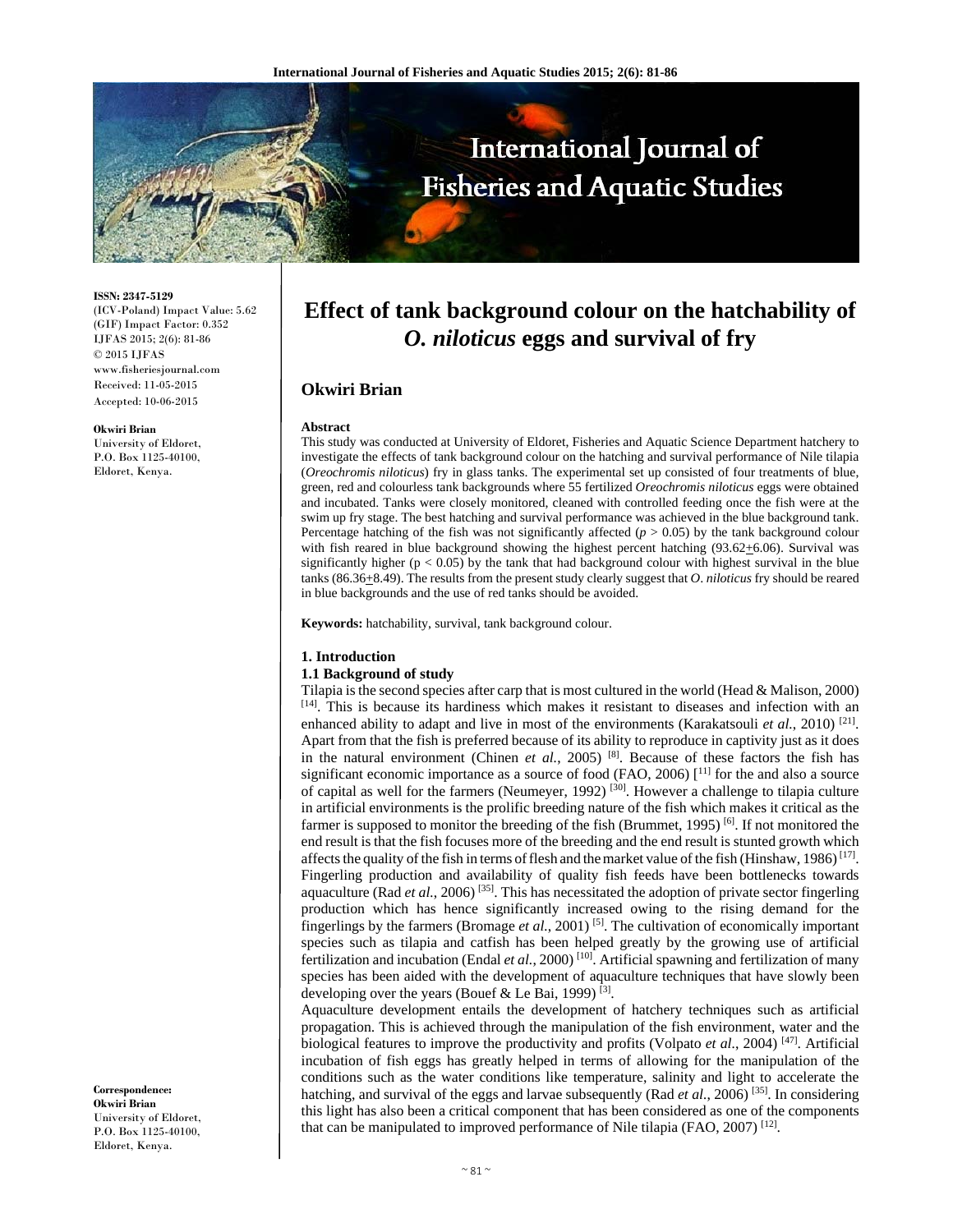### **1.2 Problem statement**

In aquaculture, the price of fish is determined by the market demand and supply (Primavera *et al.*, 1992) [34] which depends largely on growth and survival of the fish. Therefore the factors that influence the production of fish need to be considered in any culture system. Although *O*. *niloticus* culture has effectively been done in tanks, the tank background colours for larval rearing of *O*. *niloticus* has not always been considered in terms of their effect on egg hatchability (Scott *et al.*, 1984)<sup>[40]</sup>. To achieve high hatchability rates and survival of tilapia fry especially in tank larviculture, optimization of the environmental conditions is necessary (Stanley et al., 2003)<sup>[42]</sup>. This entails the determination of the best contrast between light and tank walls since light and background colour have an effect on the hatching of the *O*. *niloticus* eggs.

Several fish species prefer dark tank walls (Luchiari & Pirhonen,  $2008$ <sup>[24]</sup> as they promote a suitable breeding grounds while others prefer lighter or rather coloured backgrounds (Karakatsouli *et al*., 2007) [20]. While a number of studies have examined biological condition such as growth, survival and production of *O*. *niloticus* under different light colours in tanks (Britz & Pienaar, 1992)<sup>[4]</sup>, little published information exists on the relationship between tank background colour on the hatchability of eggs and survival of *O*. *niloticus* fry. The purpose of this study is therefore to investigate the effect of tank background colour on the hatchability performance of *O. niloticus* eggs and survival of *O*. *niloticus* fry reared in static water conditions of tanks.

# **1.3. Objectives of the study**

### **1.3.1. General objective**

To investigate the effects tank background colour on the performance of *O*. *niloticus e*ggs.

#### **1.3.2. Specific objectives**

- i. To determine the effects of tank background colour on the hatchability of *O*. *niloticus* eggs.
- ii. To assess the effects of tank background colour on the survival of *O*. *niloticus* fry.

#### **1.4 Research hypothesis**

- i. **HO:** Tank background colour has no effect on the hatchability of *O*. *niloticus* eggs.
- ii. **Ho:** Tank background colour has no effect on the survival *O*. *niloticus* eggs.

# **1.5 Justification of study**

The production success of *O*. *niloticus* larvae on any culturing technique depends on the provision of suitable food, stocking density, suitable rearing environment and the acquisition of the food given (Rad *et al.*, 2006) [35]. In semi-intensive and intensive aquaculture, the fingerling availability is an important factor that determines the maximum productivity and viability of the farming systems. However, there is not much has been done on the effects of tank background colour on the hatchability of *O. niloticus* eggs and survival of *O*. *niloticus* fry (Volpato *et al.*, 2004) [47]. The results of this research will therefore be important to aquaculturists in both semi intensive and intensive systems in improving production of adequate quality fingerlings required for commercial farming of *O*. *niloticus* in Kenya and other developing countries. It will also help farmers improve the hatchability of *O. niloticus* eggs and survival rate of *O. niloticus* fry.

# **2. Literature Review**

With the rise in population and continued depleted natural resources as a result of overexploitation the cost of living is rising exponentially and so are the rates of hunger and poverty which have surged to very high levels (Stanley et al., 2003)<sup>[42]</sup>. As a result of this factors cost and demand for food especially the dietary fish protein has also risen considerably. As a result agriculture and science have been coming up with better ways of accelerating productivity to meet the population needs (Hogsetle *et al.*, 1999) [18]. In fisheries aquaculture has been the solution in the form of aquaculture. Despite use adoption of aquaculture as the remedy, it has not adequately done much because it is mainly done on a subsistence level and is facing quite a number of challenges which discourage other farmers from pursuing it on large scale (Ostrowski, 1989) [32]. However it is undisputed that the intensive aquaculture activities with major focus on the culture of local species using simple, readily available low cost technology has been a major step in an effort to overcome the challenges of production (Ruchin, 2004)  $[37]$ .

*Oreochromis niloticus* fish is amongst the fish that are mostly cultured fish which are indigenous to Africa (FAO, 2008)  $^{[13]}$ . It is most preferred by many farmer because of its special attributes especially its hardy nature which makes it unsusceptible to diseases due (Marchesan *et al.*, 2005) [26]. Other traits are its diverse feeding habits, they can feed on a very large variety of foods, both natural and supplemental feeds and their ability to stay in water with poor conditions because of its ability to tolerate low pH levels and low oxygen levels (Kusmic & Gualtieri,  $2000$ <sup>[22]</sup>. It has been a principal cultured species in Kenya for very many years mostly used to generate income and provide food for subsistence farmers (Papoutsoglou *et al*., 2000) [49].

# **2.1 Tank Background Colour effect on Hatching of** *O. niloticus* **eggs**

Hatching is the mechanical and enzymatic process, of breaking of the egg shell (chorion) and release of larvae (Hogsetle, 1999) [18]. Compared to hatching in stagnant waters, hatching in running water is retarded due to washing out of the hatching enzymes (Stanley, 2003)  $[42]$ . Therefore, the technique of incubation in stagnant water is slightly preferable. Survival of fry is the determination of the number of fry that remain after completing their yolk sac after hatching (Chinen *et al.*, 2005) [8]. The main composition characteristic of light is its spectral composition. When the light hits water, light rays pass to different depths depending on their wavelengths, absorption and diffusion and also other factors like the water properties, components and the organisms that exist in the water. This has necessitated most fish species to develop good colour sight and sensitivity to colour and coloured light (Volpato and Barreto, 2001) [46]. Light in its many forms such as light intensity, light colour and photoperiod are known to affect fish life cycle. All this aspects of light affect the fish at least one of its different of stages of development and life though most are crucial through the entire fish's life cycle (Papoutsoglou *et al*., 2005) [48].

UV light has been used in hatching of eggs because of its ability to destroy the bacteria on the surfaces of the egg shells (Stanley, 2003) [42]. Naturally provided by sunshine, UV light can also be obtained artificially at 254nm and at this level it can kill most of the microorganism ranging from moulds, yeast, bacteria, viruses and fungi (Hogsetle, 1999)<sup>[18]</sup>. Eggs which have been exposed to UV light treatment have been known to have very low numbers of aerobic microbial counts (Hogsetle, 1999)<sup>[18]</sup>. Under UV illumination, the cuticle emits an orange- red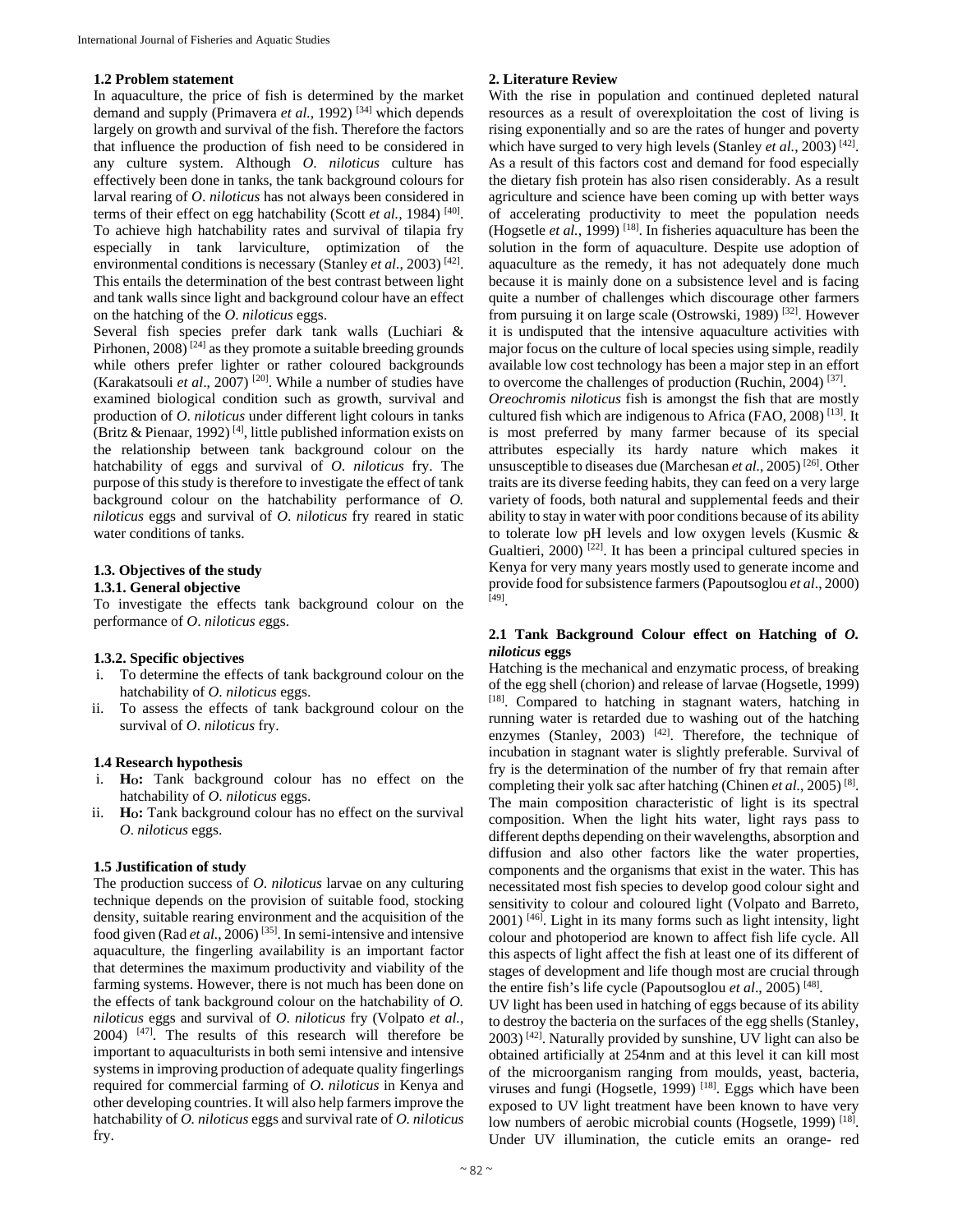fluorescence, which can be evaluated based on its presence, color, intensity and distribution of the fluorescence. UV light can be used to identify and remove eggs that have shell surface defects not visible under white light (Stanley, 2003) [42].

UV light can prevent the unnecessary use of formaldehyde on eggs assumed to be clean, especially the harmful effects of formaldehyde, which is widely used today, on embryo will be prevented (Barahona-Fernandes, 1979) [2]. Hence therefore the florescent light which provides UV light can be used to reduce the cases of egg spoilage thereby enhancing their hatchability (Stanley, 2003)  $[42]$ . Ultraviolet light application is a fast and easy method that is used at the evaluation of the cuticle characteristics of eggs large in number without damaging the embryo. It helps to evaluate the cuticle characteristics of eggs large in number before they are put in the hatchery. (Stanley, 2003) [42]. According to a study done by Primavera *et al.* (1992) [34], on the effect of light color on maturation in intact and eyestalk-ablated Penaeus monodon using green, blue and white fluorescent lights, with natural light as a control discovered unablated females under green light produced the highest number of spawns (5), total number of eggs.

#### **2.2 Survival of** *O. niloticus* **fry**

According to Strand *et al.* (2007)<sup>[43]</sup> it is important to be able to understand the performance and behavior of O. niloticus to be able to optimize the cultivation and production. This is because much has been done on the fish in its natural environment, however the natural environment differs from the artificial environment and this may affect the performance of the fish in the different aspects such as its health, feeding, growth. Environmental colour is one of the factors present in the artificial environment that may affect the performance of the fish (Volpato *et al.*, 2001)<sup>[46]</sup>. Light colour and intensity affect the fish's ability to detect its food, the Food Conversion Ratio (FCR), as well as the feeding success (Levine &MacNichol, 1982) [23]. These factors directly impact on fish performance like reproduction, growth and survival (Henne & Watanabe, 2003)  $[15, 16]$ 

Rotland *et al.* (2003) did a study that concluded light intensity and the tank background colour maybe agents that induce stress to the fish which in turn may in turn affect the the fish aggressiveness (Papoutsoglou *et al.*, 2005) [48], their activities (Mesa & Shreck, 1989)<sup>[29]</sup> and swim performances as well as their utilization of the habitats available to them (Shreck *et al.*, 1997). Levine & Macnichol (1982)  $[23]$  noted that fish will behave and perform better in colour like blue, green and infrared which are the common colours in their surrounding natural environments while Nicol (1963)<sup>[31]</sup> observed that the fish will repond selectively to these colours.

Although not much has been done to comprehend the effects of tank background colour on the biology of fish, it is certain that these tanks background colours affect the fish in terms of its colour attractiveness, its reaction to fright, reproduction, growth as well as survival Levine & MacnNichol (1982) [23]. (Tamazout *et al.*, 2000). Owing to the wider range of colours that are available in the environment, fish will respond discriminately and differently to the different environmental lights (Appelbaum & Kamler, 2000) <sup>[1]</sup> and hence the need to investigate effects of different tank colours on the hatching of eggs and survival of tilapia fry (Rad *et al.*, 2006) [35].

Rad *et al.*, 2006<sup>[35]</sup> showed a significant difference only during the fingerling stage. Fish are very sensitive to light, and although thresholds needed for reproduction and maturation are not yet known (Bromage *et al.*, 2001) [5], in general it has been found that high intensity light levels are required for growth optimization (Boeuf and Le Bail, 1999). In most studies fluorescent lamps are used for light related experiments, resulting in what humans perceive as white light but this may not necessarily be the case because in natural fish habitat, wavelength of light penetrating water varies greatly, fish vision and spectrum perception are strongly adapted to each species natural habitat and living ethology (Head & Malison, 2000)<sup>[14]</sup>. Downing *et al.* (2000)<sup>[9]</sup> noted that the survival rate of haddock larvae *(Mellanogrammus aeglefinus L.)* is higher environments with blue and green light. Green light accelerates the growth rate of silver carp larvae *(Hypophthalmichthys molitrix Val.)*  and young carp *(Cyprinus carpio L.)* fish species (Ruchin 2004) [37]. Tank colour also affects the success of larval swim bladder inflation (Martin-Robichaud & Peterson, 1998)  $[27, 28]$ . Background colour effects on a fish's life are species-dependent phenomenon which may be related to specific habitat characteristics (Volpato and Barreto, 2001)  $[46]$ . Tank background colour has also been found to affect skin pigmentation (Karakatsouli *et al*., 2007) [20], reproduction and nest building behaviour (Volpato *et al*., 2004) [47]. Survival and growth of fish culture under different background colours have been studied in many fish species and background colour was found to have a degree of influence egg hatchability as well as survival rate of fish fry.

Staffan  $(2004)$ <sup>[41]</sup> also noted that in the green and the blue coloured tanks the fish moved more freely because they were more free and comfortable in these environments. In an experiment done by Mairesse *et al.* (2005)<sup>[25]</sup> using the sea horse fish, the fish that were kept in the dark tanks (black coloured tanks) were found to be more pale on the skin and less active an indication that the different light colours and intensity directly or indirectly the survival and colour changes of the juvenile sea horses and other fish. Skin pigmentation of the fish is affected by the effect of light on the sympathetic nervous system. According to Van der Salm *et al.* (2005)<sup>[45]</sup>, a fish especially under stress induced by colour is affected and regulated by the Melanophore Stimulating Hormone (MSH). This was also observed by Strand et al. (2007)<sup>[43]</sup> also observed the same as he noticed differences in the skin pigmentation of the fish reared under the black and the yellow tanks.

| $Hatchability =$ | Number of eggs hatched (Fry)                              |  |
|------------------|-----------------------------------------------------------|--|
|                  | Number of eggs incubated (fertilized)                     |  |
|                  | Number of whitish broken eggs x 100<br>% Egg Hatching $=$ |  |
|                  | Number of eggs fertilized                                 |  |
| Survival $=$     | Initial Number of Fry (with Yolk after hatching)          |  |
|                  | Final Number of Fry (After Yolk Disappears)               |  |

#### **3. Materials and Methods 3.1 Study Area**

The experiment was carried out at the research laboratory of the Department of Fisheries Management, University of Eldoret, Uasin Gishu County, Kenya. The Fisheries hatchery of University of Eldoret is situated along Eldoret- Iten- ziwa road, 9km from Eldoret town. Eldoret is situated at  $0^0$  35'N and 35<sup>0</sup> 12' E and its altitude is 2140m above the sea level. It has an average temperature range of between  $17^{\circ}$ C and  $24^{\circ}$ C and an annual rainfall of 1100mm p.a.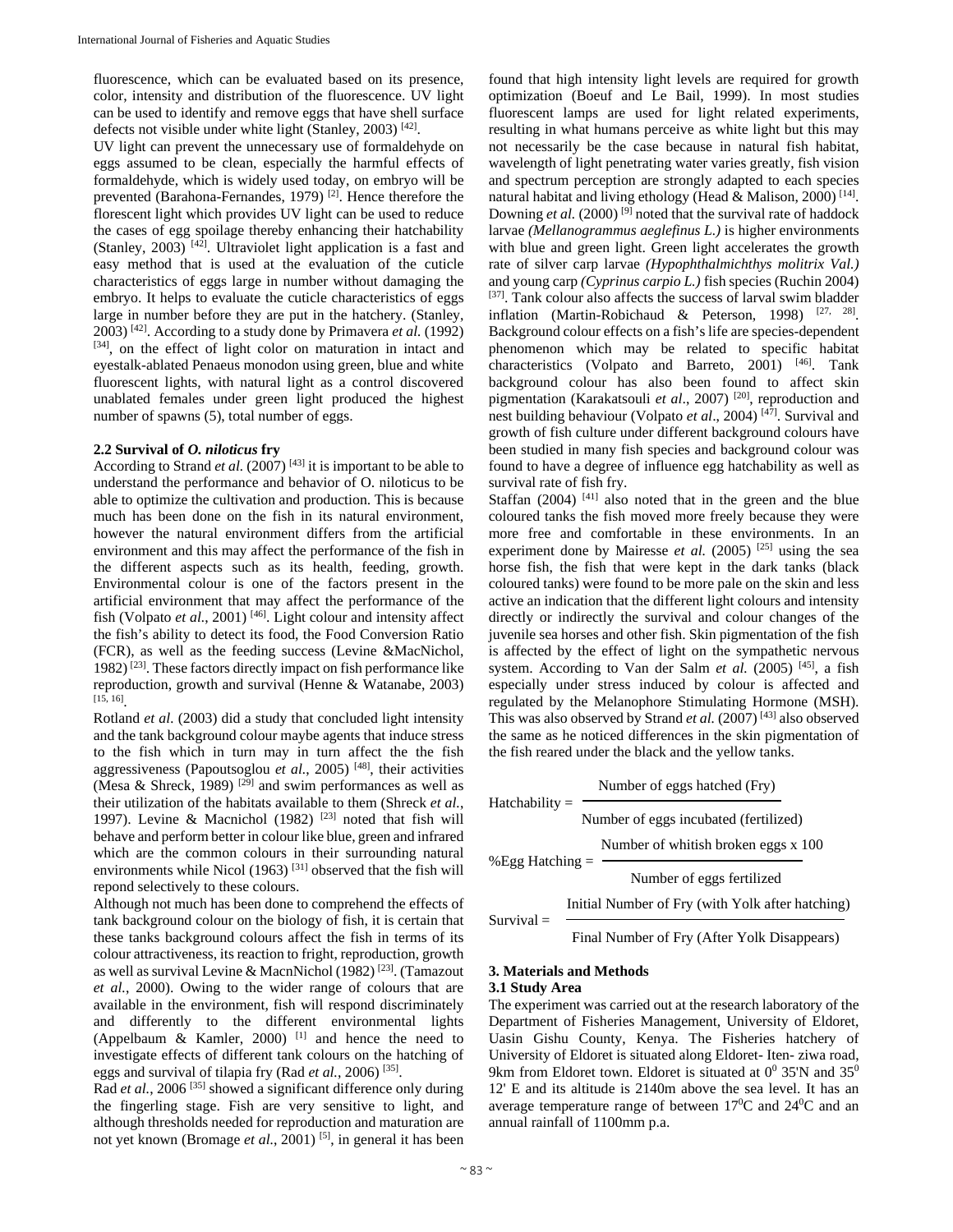#### **3.2 Source of Eggs**

Ten Brooders with mean weight of 500g were obtained from the fish farm of University of Eldoret. The female brooders obtained from the farm were checked for presence of fertilized eggs in their mouth. The eggs were then extracted and preserved in formalin during transportation to the hatchery where they were be incubated in the different experimental set ups.

# **3.3 Experimental Set up and Incubation of the eggs**

The set up consisted of two replicates of the four experimental units which are the red, blue, green and the transparent with no colour on it acting as the control in the experiment. In each 55 fertilized tilapia eggs were incubated in tanks. Eggs were being placed gently in the water and were to be monitored for the spoilt eggs which were separated from the unspoiled eggs. These eggs were then left to hatch and then separation of hatched larvae from the unhatched eggs was done and the numbers noted. The hatched larvae were also being observed till the entire York sac was used up and the survival rates for each experimental set up recorded.

#### **3.4 Statistical analysis**

Data on hatchability of *O. niloticus* eggs and survival of *O. niloticus* fry generated was subjected to a non- parametric test, Mann Whitney for comparison of medians of the hatchability and survival. All that was done by using Minitab 14 statistical software.

#### **4. Results**

#### **4.1Hatchability of** *O. niloticus* **Eggs**

The fertilized eggs that were incubated for hatching were observed to remove spoiled eggs so that they don't contaminate the other viable eggs. In terms of the spoiled eggs per treatment the average spoilage did not have any significant difference (*p*  > 0.05) in the different tanks with the recording the lowest  $8+0.71$  eggs in the blue tank and the highest being  $10+0.71$  eggs in the control tanks and  $9+0.00$  eggs in the red and the green tanks. Hence the eggs available for hatching were between 85%  $(47+0.71$  eggs) for the blue tank,  $84\%$   $(46+0.00$  eggs) for the red and the green tanks while the least was in the control that stood at 82% (45+0.71 eggs).



Fig 1: Trend of hatching of the fertilized O. niloticus eggs

From Figure 1 above hatching trends were rising as the days progressed. Initially the hatching was high depicted by the steepness of the graphs. By the fifth day the hatching had stabilized and by the eighth day there was no more hatching. Blue Tank recorded the highest hatching of  $93.62 \pm 6.05$  %  $(44+4.07$  eggs), followed by green tank that recorded hatchability of 89.13 $\pm$ 4.87% (41 $\pm$ 1.95 eggs), the other two tanks recorded hatchability of  $74.47\pm5.49\%$  (35 $\pm2.30$  eggs) for

the red tank and  $71.74 \pm 7.42\%$  (23 $\pm 4.07$ ) for the control tank. However there was no significant difference  $(p > 0.05)$  in the hatching of the O. niloticus eggs.

#### **4.2 Survival of fry**



**Fig 2:** Graph of trend of survival of Yolk Sac Fry reared in glass tanks of different background colours

From the trends in Figure 2 it is evident that the survival of the yolk sac fry in the different tanks varied. The survival rates were significant ( $p < 0.05$ ). Slope of the blue tank was the least steep indicating the lowest mortalities at with survival of  $88.64 \pm 6.76$ %. The slope of the green tank is relatively steeper than the blue tanks with survival at  $80.49 \pm 1.00\%$ . Mortalities in the red and control tanks were slightly higher with survival of 71.43 $\pm$ 5.41% and 75.75 $\pm$ 2.35% respectively.



**Fig 3:** Graph of trend of survival of Swim up Fry reared in glass tanks of different background colours

Trend of the survival of swim up fry as depicted by Figure 3 gives slopes that are gentle, almost flat indicating very low mortalities at the development of the fry. Mortalities of the swim up fry are least with most of the swim up fry surviving to the fingerling stage.



**Fig 4:** Comparison of the survivals at the different fry stages of fry reared in glass tanks with different background colours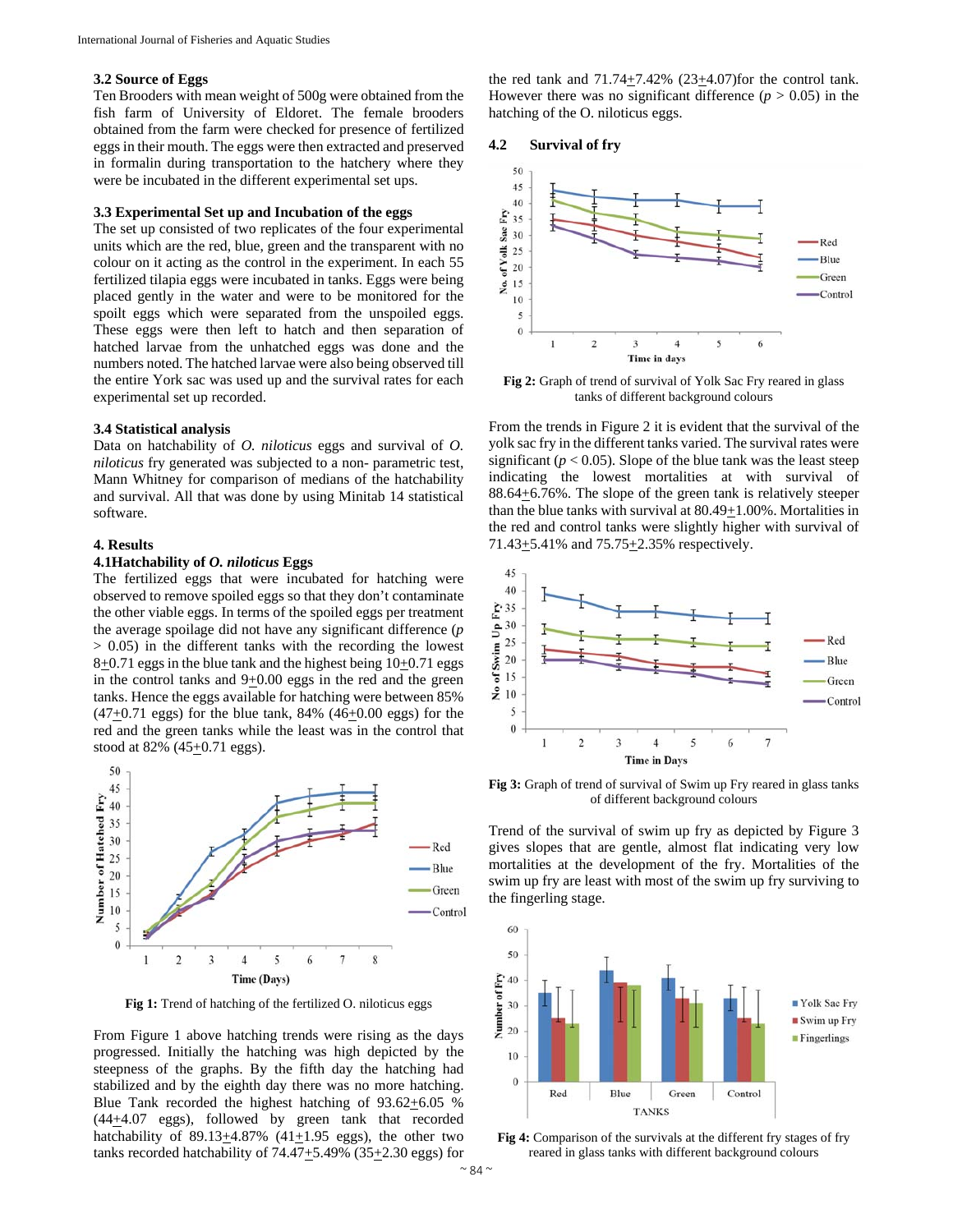In comparing the losses between the different treatments as highlighted in Figure 4, the highest losses were recorded in the red and the control tanks respectively. However notable in all the tanks is that the losses are significant  $(p < 0.05)$  in the yolk sac fry stage compared to the swim up fry stage. Losses of the swim up fry stage are almost equal in all the treatments and insignificant ( $p > 0.05$ ) although the same cannot be reported for the yolk sac fry which has significant differences between the different tanks.

# **5. Discussion**

Blue environmental color influenced fish reproductive behavior, although the mechanisms involved are not completely understood. The higher hatchability behavior observed in groups under blue and green light strongly suggests that this light stimulates reproduction in Nile tilapia. Since white light is the light background (fluorescent light) for laboratory studies all around the world, we used this as the control condition. Thus, under the conditions used hatchability was not expected and the higher frequency of reproduction in the blue, green and red light environment might represent improvement in reproduction (Jentoft *et al.*, 2006) [19].

A study done by Volpato and Barreto (2001) [46] on the effect of light color on stress response in *O. niloticus* species showed that blue light prevents an increase in cortisol during stress. This effect and the known suppressive effect of stress on reproduction support the notion that blue environmental color might improve reproduction and hatchability in this species. White color is the usual illumination (fluorescent light) in laboratory studies hence used as a control color in the analysis of the effects of blue, green and red lights on reproduction in Nile tilapia.

The mechanisms of the effect of color on hatchability are still unknown. However, stress may be involved because it is a process that suppresses reproduction and that is prevented by blue environmental color in Nile tilapia.

Survival is high in the blue and green tanks compared to the other tanks. Results reported by Volpato *et al.* (2004) [47] who indicated that color may affect different biological systems. Fish demonstrate a preference for blue and green color as they represent most closely their natural habitat (Levine & MacNichol, 1982)<sup>[23]</sup> this explains why they were notably less aggressive in the blue color groups. The aggressiveness observed in red adapted fish against each other was mostly a reflection of the stress induced by red color. In a similar experiment by Staffan (2004)<sup>[41]</sup>, the fish moved freely in tanks with green and blue background, but they did not seem to show similar preference to other colors. Blue color exposure causes least significant change in the enzyme activity hence enhances the survival of the fry. However the results suggest that blue light may prevent the increase of stress-induced Acetylecholinesterase (that accelerates physiological activity) in the Nile tilapia which enhances the fry survival while the red color may increase stress induced Acetylecholinesterase hence the high mortalities (Sabri *et al.*, 2012) [38].

#### **6. Conclusion**

The results show that blue color lightening or background in aquaculture techniques can be used to maximize the growth rates of juvenile tilapia, reduce their stressful behaviors, and minimize their mortality to the lowest rate. This application can therefore be used to improve the culture performance of tilapia, and increase the productivity of fish in the aquaculture industry. On the contrary, exposing fish to red color and darkness does

worsen the growth conditions and fish productivity and should be avoided in order to increase aquaculture fish output.

# **7. Reference**

- 1. Appelbaum S, Kamler E. Survival, growth, metabolism and behavior of *Clarias gariepinus* (Burchell) early stages under different light conditions – Aquacult. Eng 2000; 22:269-287.
- 2. Barahona-Fernandes MH. Some effects of light intensity and photoperiod on the sea bass larvae<br>Dicentrarchuslabrax. reared at the Centre *LDicentrarchuslabrax*. reared at the Oce´anologique de Bretagne. Aquaculture 1979; 17:311- 321.
- 3. Bouef G, Le Bai PY. Does light have influence on fish growth? Aquaculture 1999; 177:129-152.
- 4. Britz PJ, Pienaar AG. Laboratory experiments on the effect of light and cover on the behavior and growth of African catfish *Clarias gariepinus* (Pisces: Clariidae) – J. Zool. 1992; 227:43-62.
- 5. Bromage NR, Porter M, Randall C. The environmental regulation of maturation in farmed finfish with special reference to the role of photoperiod and melatonin. Aquaculture 2001; 197:63-98.
- 6. Brummet RE. Environmental regulation of sexual maturation and reproduction in Tilapia Res. Fish. Sci 1995; 3:231-248.
- 7. Bukau B, Weissman J, Horwich A. A molecular chaperones and protein quality control. Cell 2006; 125:443-451.
- 8. Chinen A, Matsumoto Y, Kawamura S. Spectral differentiation of blue opsins between phylogenetically close but ecologically distant goldfish andnzebra fish. J. Biol. Chem 2005; 280:9460-9466.
- 9. Downing G, Litvak MK. The effect of photoperiod, tank colour and light intensity on growth of larval haddock. Aquaculture International 2000; 7:369-382.
- 10. Endal HP, Taranger GL, Stefansson SO, Hansen T. Effects of continuous additional light on growth and sexual maturity in Atlantic salmon, Salmo salar, reared in sea cages. Aquaculture 2000; 191:337-349.
- 11. FAO. Aquaculture production, 2004. Yearbook of fishery statistics. FAO, Rome, Italy 2006; 98(2):199.
- 12. FAO. Status of world fisheries and aquaculture 2006, FAO fisheries and aquaculture department. FAO, Rome, Italy, 2007, 180.
- 13. FAO. Aquaculture production, 2006. Yearbook of fishery statistics. FAO, Rome, Italy 2008; 101(2):81.
- 14. Head AB, Malison JA. Effects of lighting spectrum and disturbance level on the growth and stress responses of yellow perch Percaflavescens. J. World Aquacult. Soc 2000; 31:73-80.
- 15. Henne JP, Watanabe WO. Effects of light intensity and salinity on growth, survival, and whole-body osmolality of larval southern flounder Paralichthys lethostigma. J. World Aquacult. Soc 2003; 34:450-465.
- 16. Henne JP, Watanabe WO. Effects of light intensity and salinity on growth, survival, and whole-body osmolality of larval southern flounder Paralichthyslethostigma. J. World Aquac. Soc 2003; 34:450-465.
- 17. Hinshaw JM. Factors Affecting Feeding, Survival, and Growth of Larval and Early Juvenile Yellow Perch (Percaflavescens, Mitchill). Diss. Abstr. Int., B. Sci. Eng., vol. 47. North Carolina State University, Raleigh, USA, 1986, 93.